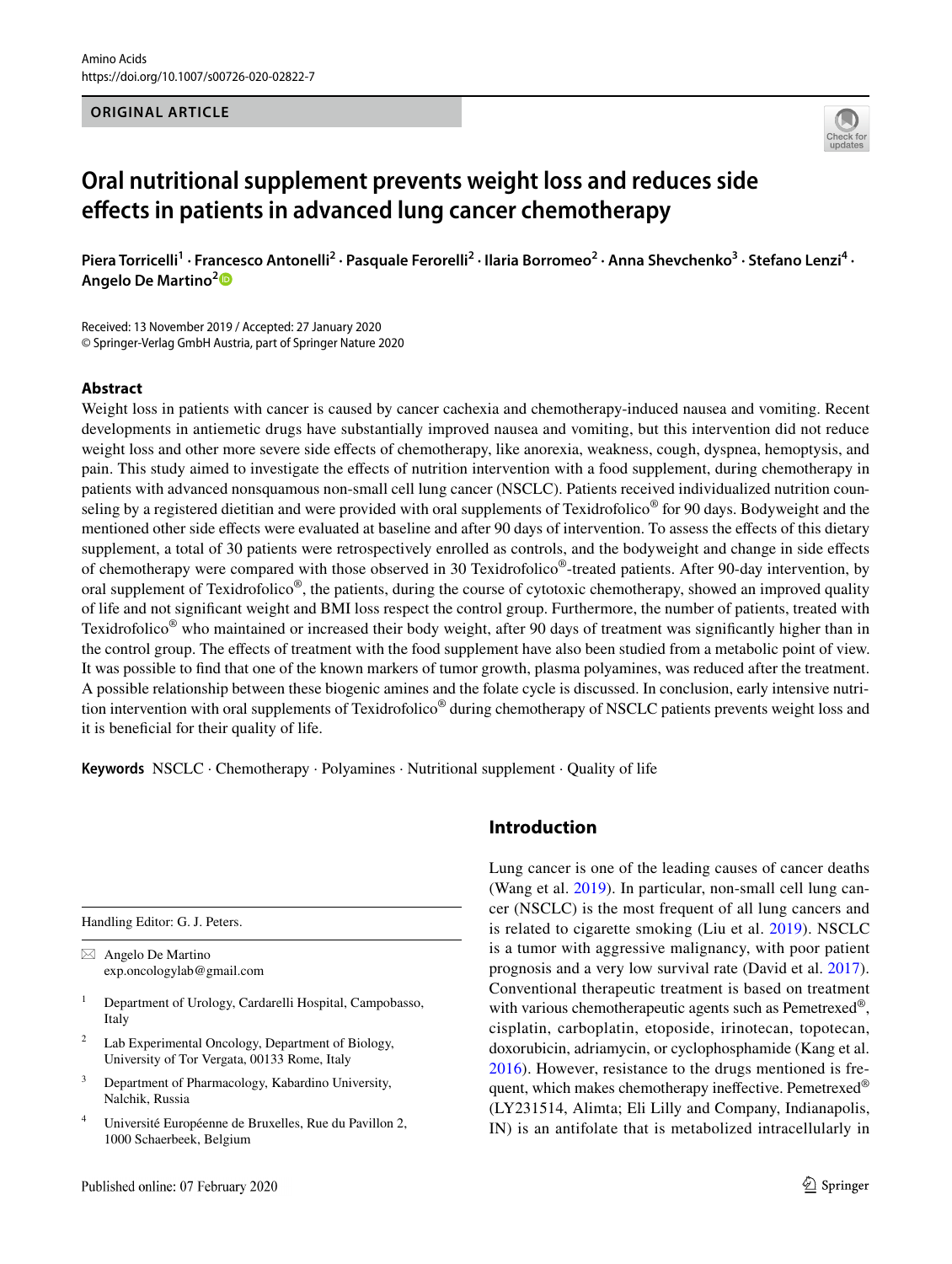a form of pentaglutamate**.** It is used to treat patients with unresectable malignant pleural mesothelioma, in combination with cis-platinum and also for monotherapy treatment of NSCLC, locally advanced or metastatic. Pemetrexed® inhibits three enzymes (thymidylate synthase, dihydrofolate reductase, and glycinamide ribonucleotide transferase) involved in folate metabolism and DNA synthesis. Cytotoxicity of Pemetrexed® is caused by the inhibition of both pyrimidine and purine pathways (Thomas et al. [2009](#page-6-4)). Because of the high-symptom burden and severe morbidity, evaluation of the quality of life becomes important in these patients. The rationale of our investigation derives from reported data, showing that the integration with folic acid and B vitamins is a basic requirement to reduce the toxicity of Pemetrexed® therapy, resulting in better patient survival (Yang et al. [2013\)](#page-6-5). Several observations have suggested that integration with "food-supplements" can reduce toxicity and improve the response during chemotherapy (Scagliotti and Novello [2003\)](#page-6-6). During the last few years, pieces of evidence were accumulated regarding the increased antitumoral efect of administering the conventional chemotherapy, in combination with several antioxidants (de Gifoni de Carvalho et al. [2019](#page-6-7)). Moreover, natural products may be useful to improve the activity of anticancer agents. For example, the green tea polyphenol epigallocatechin-3-gallate (EGCG) has been shown in diferent studies to prevent cancer including lung cancer (Caltagirone et al. [2000\)](#page-6-8). Specifcally, in regards to lung cancer, EGCG has been demonstrated to induce cytotoxicity by the reduction of telomerase activity (Sadava et al. [2007](#page-6-9)). The major causes of chemotherapy-induced weight loss are adverse events such as nausea and vomiting. Nausea and vomiting cause reduced oral intake and have negative impacts on the quality of life (Miyahara et al. [2017\)](#page-6-10). To prevent chemotherapy-induced weight loss, several nutrition interventions, such as dietary counseling and high-energy oral nutritional supplement, for patients with advanced cancer have been undertaken. However, these interventions did not show any improvement in nutritional parameters, due to the poor therapeutic results of nausea and vomiting, induced by chemotherapy. In short, these uncontrollable side efects have reduced the positive effects of nutritional interventions.

Texidrofolico® oral solution (Citozeatec Italy—FDA registration 12932524008 Pin n. bfJ3h263) is a nutritional supplement, whose formulation includes several compounds with high biological activity, including vitamin C, vitamin B5, vitamin B9, and vitamin D. Besides, Texidrofolico® contains components, which exhibits anti-infammatory and immune-modulatory effects. A recent in vitro study has investigated the potential antiproliferative effect of Texidrofolico® on a human hepatocellular carcinoma cell line (Antonelli et al. [2019](#page-5-0)) and in patients with Prostate Carcinoma (Torricelli et al [2018](#page-6-11)). In these in vitro and in vivo models, Texidrofolico® was proven to be an excellent therapy adjuvant. These preclinical data have suggested the potential use of Texidrofolico® as an adjuvant in the treatment of patients with NSCLC. Following these fndings, Texidrofolico® was investigated in a nutritional trial, as part of the chemotherapy of NSCLC, demonstrating, to date, an improvement in the quality of life of such patients.

Among the several biochemical alterations in cancer cells, one of the most consistent is the change in the intracellular polyamine content. Polyamines, putrescine (PUT), spermidine (SPD), and spermine (SPM) are small organic cations that are essential for normal cell growth and development in eukaryotes (Pegg [2016](#page-6-12)). Elevated levels of polyamines have been associated with breast, colon, lung, prostate, and skin cancers (Damiani and Wallace [2018](#page-6-13)), and found linked to diferential regulation in cancer of the SAMe/nicotinamide methyl-donor pathway (Fahrmann et al [2017\)](#page-6-14). Polyamines are considered potential biomarkers in a variety of cancers including lung cancer (Liu et al. [2017](#page-6-15)). Furthermore, metabolism and the requirement for polyamines in tumors are frequently dysregulated. Under normal physiological conditions, intracellular polyamine concentrations are tightly regulated through a dynamic network of biosynthetic and catabolic enzymes. From a clinical point of view, polyamine levels seem to have little diagnostic signifcance, but they can represent a reliable biomarker of neoplastic growth. In this regard, it has been reported that tissue SPD levels represent a signifcant prognostic factor for the recurrence of disease in cancer patients (Linsalata and Russo [2008](#page-6-16)). The reduction of plasma polyamine levels has a potential direct analgesic efect (Kergzien et al. [1996](#page-6-17)), mediated by the N-methyl-D-aspartate (NMDA) glutamate receptor and its NR2B unit, an ionic channel involved in pain perception (Loftis and Janowsky [2003](#page-6-18)). The potential reduction in plasma levels of plasma polyamines obtained with the administration of the food supplement, used in this study, could be an useful treatment for the management of patients undergoing chemotherapy that would improve their quality of life.

In conclusion, interventions with bioactive nutritional supplements, in combination with classic cancer drug treatments, could represent a promising strategy to increase the number of patients who could successfully respond to immunometabolic discomforts derived from chemotherapy.

## **Materials and methods**

#### **Reagents**

All solutions were prepared with ultra-pure water (Millipore, Billerica, MA, USA). Chromatographic-grade solvents and reagents [acetonitrile, tetrahydrofuran, methanol, chloridric acid, and perchloric acid (PCA)] came from Mallinckrodt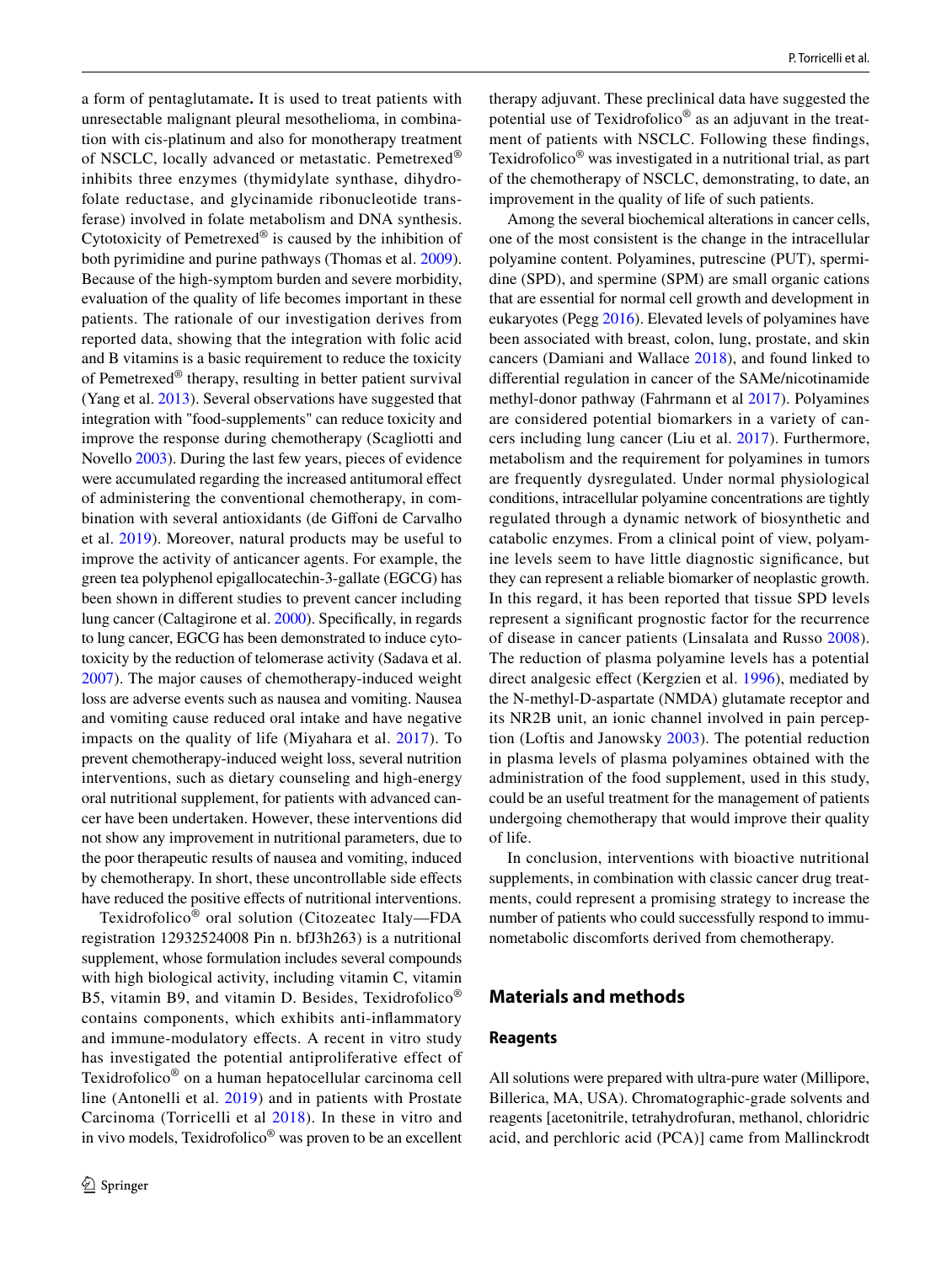Baker (Phillipsburg, NJ, USA). Tris(hydroxymethyl) aminomethane, boric acid, *ortho*-phtalaldehyde (OPA), β-mercaptoethanol, PUT, cadaverine (CAD), SPD, SPM, diaminooctane (DAO), trichloroacetic acid (TCA), and all reagents were from Sigma-Aldrich (St. Louis, MO, USA). Texidrofolico® oral solution was from Citozeatec (Italy).

#### **Patients**

To assess the effects of the dietary supplement (Texidrofolico<sup>®</sup>), a total of 30 patients under Pemetrexed<sup>®</sup> therapy were retrospectively enrolled as controls and some parameters were collected (Table [1\)](#page-2-0). A stadiometer was used for height measurements and weight was recorded with a medical light beam scale at the baseline and at each point of time. The variation of body weight and the body mass index (BMI), observed after 90 days in untreated patients were compared with those observed in 30 Pemetrexed® plus Texidrofolico®-treated subjects. Initially, a preliminary assessment was made through a clinical psychological interview, a frst nutritional visit, examinations to highlight any allergies to the product administered, and a battery of psychometric tests. The aim is to reconstruct the causes of the symptom, defne the current situation, and identify the specific objectives for the subject. All patients who receive a mixture of Pemetrexed®–Texidrofolico® gave consent to receive Texidrofolico®, (60 mL administered orally twice during the day) as a diet supplement. The treatment with Texidrofolico® was carried out personally by the patient in the home environment according to a specifc protocol (Torricelli et al. [2018](#page-6-11)). This type of program is preferred in cases where the psychological and also the clinical conditions of the patient are less compromised and the family picture presents itself as a resource to support the subject during the therapy. It should be noted that despite having requested the written consent of the patients and having respected the rules of the Helsinki Treaty, the opinion of an ethics committee was not necessary. Indeed the observational study presented is not a clinical trial, i.e., no drug has been tested. It was suggested to some individuals with lung cancer, to use a commercial food supplement sold in any spice and food supplement store, during their normal day at home. Furthermore, it was not a trial carried out in a hospital setting. The volunteers did not take toxic substances, did not interrupt the chemotherapy administered in the outpatient setting, and voluntarily reported the possible improvement of the adverse symptoms related to chemotherapy. In conclusion, it was an observational study in a non-hospital setting. Written informed consent was obtained from all individual participants included in the study. The efects of nutritional intervention in cancer patients were then carried out in an outpatient environment.

#### **Nutritional therapy group**

A professional dietitian individually counseled patients in the nutritional therapy group at three-time points (baseline, 6 weeks, and 2 months). To ensure reproducibility and consistency of individualized nutritional intervention, all patients in the nutritional therapy group were advised by the same dietitian, following a predetermined standardized procedure. In the frst step, the dietitian assessed the history of usual and actual food intake, change in body weight, and problems with food intake using a defned form. Relevant aspects of the medical history (diagnosis; medical therapy; blood parameters; drugs; and symptoms such as weakness, cough, dyspnoea, nausea, pain, and hemoptysis), actual protein and energy intake, the quantity of fuid intake, and change of body weight over time were taken into account (Table [1\)](#page-2-0). Patients had to complete a questionnaire about relevant factors infuencing eating patterns (appetite, chewing ability, capacity to swallow, dysgeusia, allergies, psychological factors, and symptoms). Intake needed to fulfll energy requirements were calculated according to the Ireton–Jones formula (Ireton-Jones and Jones [2002\)](#page-6-19). Protein requirements were set at 1 g/kg body weight daily. The weight of the treated patients was recorded before  $(t=0)$  and at the end  $(t=90 \text{ days})$  of the treatment and compared with the control group. BMI was calculated as weight in kg divided by height in meters squared.

<span id="page-2-0"></span>

|                     | <b>Table 1</b> Patient characteristics |  |  |  |  |
|---------------------|----------------------------------------|--|--|--|--|
| of the study cohort |                                        |  |  |  |  |

| Parameters<br>Time (days) | Control $(n=30)$  |                    | Treated $(n=30)$ |                    |  |
|---------------------------|-------------------|--------------------|------------------|--------------------|--|
|                           | 0                 | 90                 | $\Omega$         | 90                 |  |
| Age (years)               | $61.13 \pm 10.15$ |                    | $62.27 + 10.33$  | -                  |  |
| Body height (cm)          | $174.33 + 8.20$   |                    | $176.13 + 5.98$  |                    |  |
| Body weight (kg)          | $54.30 + 12.88$   | $48.00 \pm 11.66*$ | $55.20 + 12.49$  | $63.00 \pm 10.14*$ |  |
| BMI                       | $17.85 + 15.79$   | $15.79 + 2.84*$    | $17.73 + 4.35$   | $20.31 \pm 3.81*$  |  |

 $Mean \pm SD$ 

\**p*<0.05, compared with control patients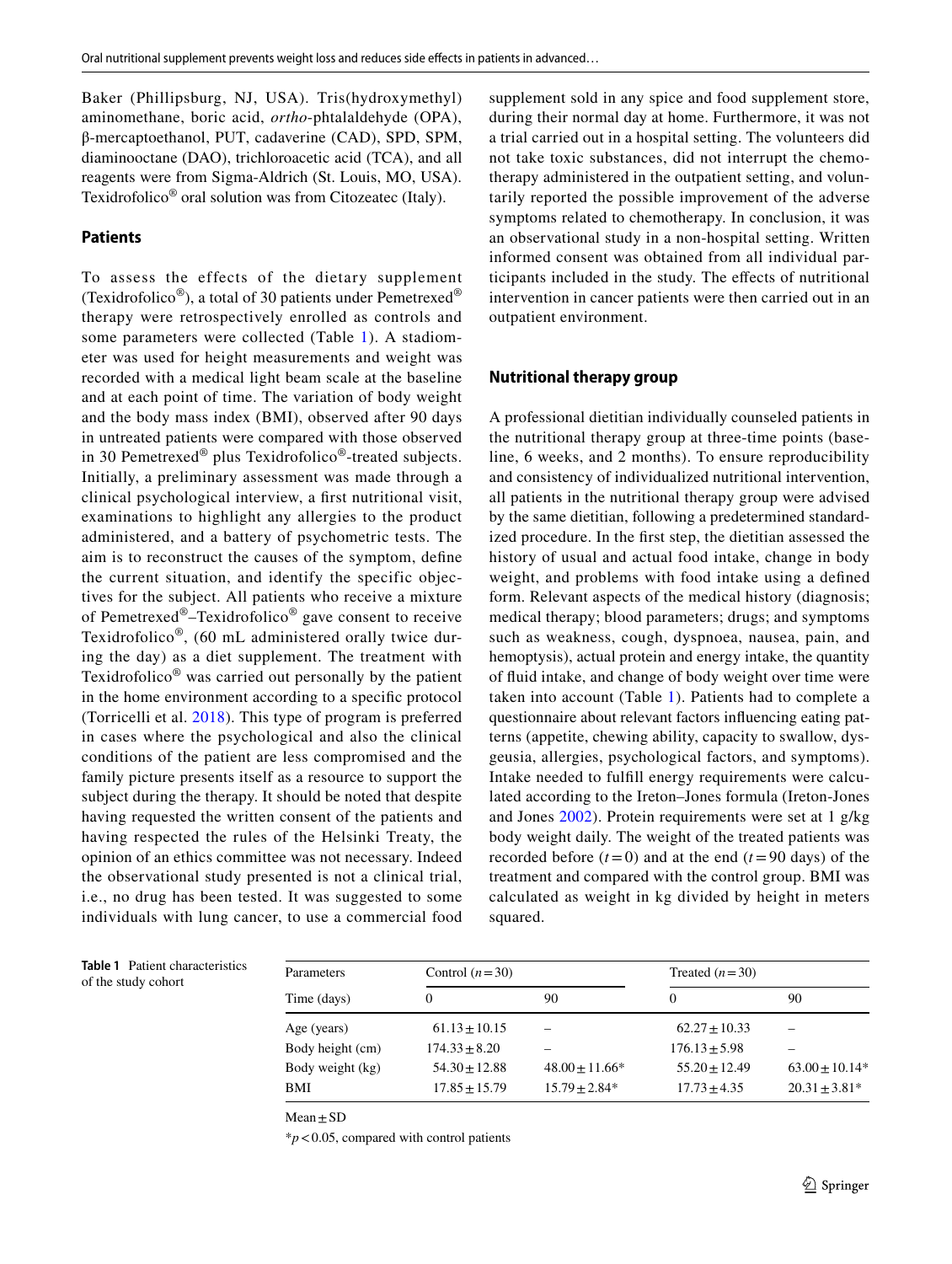## **Preparation of samples and determination of plasma polyamines by high‑pressure liquid chromatography**

Blood sampling by fnger puncture was performed according to "WHO Guidelines on Drawing Blood, 2010". Whole blood was immediately centrifuged at 500×*g* for 20 min after collection. The plasma was then removed for protein and polyamine assay, and the bufy coat leukocytes and erythrocytes discarded (Cooper et al. [1978](#page-6-20)). Aliquots of plasma  $(50-100 \mu L)$  were used for polyamine analysis. Protein-free plasma was obtained after treatment with 0.5 mL 7% PCA at 4 °C for 30 min. DAO was added as an internal standard (20 µM fnal concentration) and samples were centrifuged (14,000×*g* for 15 min). Pellet solubilized in 0.1 N NaOH was used for the determination of the proteins (Bradford [1976\)](#page-6-21), whereas the supernatant was treated with 10 N KOH (2 N fnal concentration) for PCA neutralization. Potassium perchlorate was removed by centrifugation  $(15,000 \times g)$  for 20 min). The supernatant was fltered and the pH adjusted to 9.0 with 1 N HCl. OPA solution (4 mg/mL of methanol) was diluted with 1 M sodium borate bufer (pH 9.0) and β-mercaptoethanol (for a fnal volume of 5 mL: 4.74 mL sodium borate bufer, 0.25 mL OPA solution, and 10 µL β-mercaptoethanol). The OPA reagent may be stored at  $-$  20 °C for 5 days. Samples were mixed with OPA reagent in a ratio 1:1. OPA-derivatized sample  $(100 \mu L)$  was injected into the HPLC column. The determination of OPA-derivatized polyamines was performed by AKTABASIC 10 HPLC apparatus (Pfzer, New York, NY, USA), equipped with a 100 µL sample loop. Reverse-phase separations were conducted at room temperature in an LC-18 Supelcosyl column (150 mm  $\times$  4,6 mm, 3 µm), equipped with a guard column Discovery HS C18 (2 cm  $\times$  4 mm, 3 µm) (Supelco, Bellefonte, PA, USA). The overall time of mixing of OPA with sample and injection was exactly 30 s (Provenzano et al. [2019\)](#page-6-22).

## **Statistical**

The results were expressed as mean and standard deviation. Comparison between groups was performed using Student's t test or the Mann–Whitney U test. For categorical data, Chi-square or Fisher's exact test was applied. Polyamine concentrations were obtained from calibration curves and expressed as mean  $\pm$  SD. The results were presented as mean  $\pm$  SD and analyzed statistically with Student's *t* test and the nonparametric Mann–Whitney test using SPSS 19.0 software for Windows (SPSS Inc., Chicago, IL). The threshold of signifcance was set at  $P < 0.05$ .

## **Results**

Patients were evaluated for the potential variation of typical symptoms (anorexia, weakness, cough, dyspnoea, hemoptysis, and pain). Some basic clinical and laboratory evaluations were performed during the treatment (data not shown). Patients were recruited for the trial if they had undergone at least one course of chemotherapy and had at least one follow-up examination. Before each cycle, symptoms and quality-of-life data were collected with the Lung Cancer Scale (LCSS), as reported by Hollen et al. ([1994](#page-6-23)). LCSS allows the evaluation of symptoms associated with chemotherapy of lung cancer and its efect on the state of the patient's quality of life. Symptoms signifcant changes were defned as changes from baseline, which were maintained for at least two cycles (60 days). In this case, the patients were considered symptomatic responsive. Symptoms have been classifed as "improved, sporadic/stable or worsened", based on the pattern of change. Symptoms for patients without a confrmatory evaluation were classifed as unknown. There was no adverse efect due to the intake of Texidrofolico® in any patient (data not shown). On the contrary, most of the patients taking Texidrofolico® reported a feeling of well-being. Improvement of appetite was recorded in 15 Texidrofolico®-treated patients (50%) and 10 patients (33%) of the group, which reported that they were feeling well after intake this food supplement. Symptomatology data, collected on NSCLC patients undergoing chemotherapy alone (Fig. [1](#page-4-0)a), or with Texidrofolico<sup>®</sup> (Fig. [1](#page-4-0)b) clearly show the improvement achieved following the administration of the dietary supplement. In particular, as shown in Fig. [1](#page-4-0), some classic symptoms of chemotherapy have been drastically reduced. The interesting data obtained with the combined Pemetrexed®–Texidrofolico® therapy for 90 days concern the improvement of hemoptysis in 60% of the patients observed (Fig. [1a](#page-4-0) white columns), increasing the general "improved" data to 90% (Fig. [1b](#page-4-0) black columns). Another positive fnding was the improvement of the symptoms of anorexia (− 28%), weakness (− 20%), cough (− 24%), dyspnoea ( $-20\%$ ), and pain ( $-16\%$ ), in patients treated with combined therapy (Fig. [1b](#page-4-0) white columns), with an evident increasing of the sporadic/stable symptoms (Fig. [1b](#page-4-0) grey columns).

## **Plasma polyamine levels in Pemetrexed®– Texidrofolico®‑treated patients and in control subjects.**

As presented in Table [2](#page-4-1), plasma levels of PUT, SPD, and SPM were found to be higher in plasma of control subjects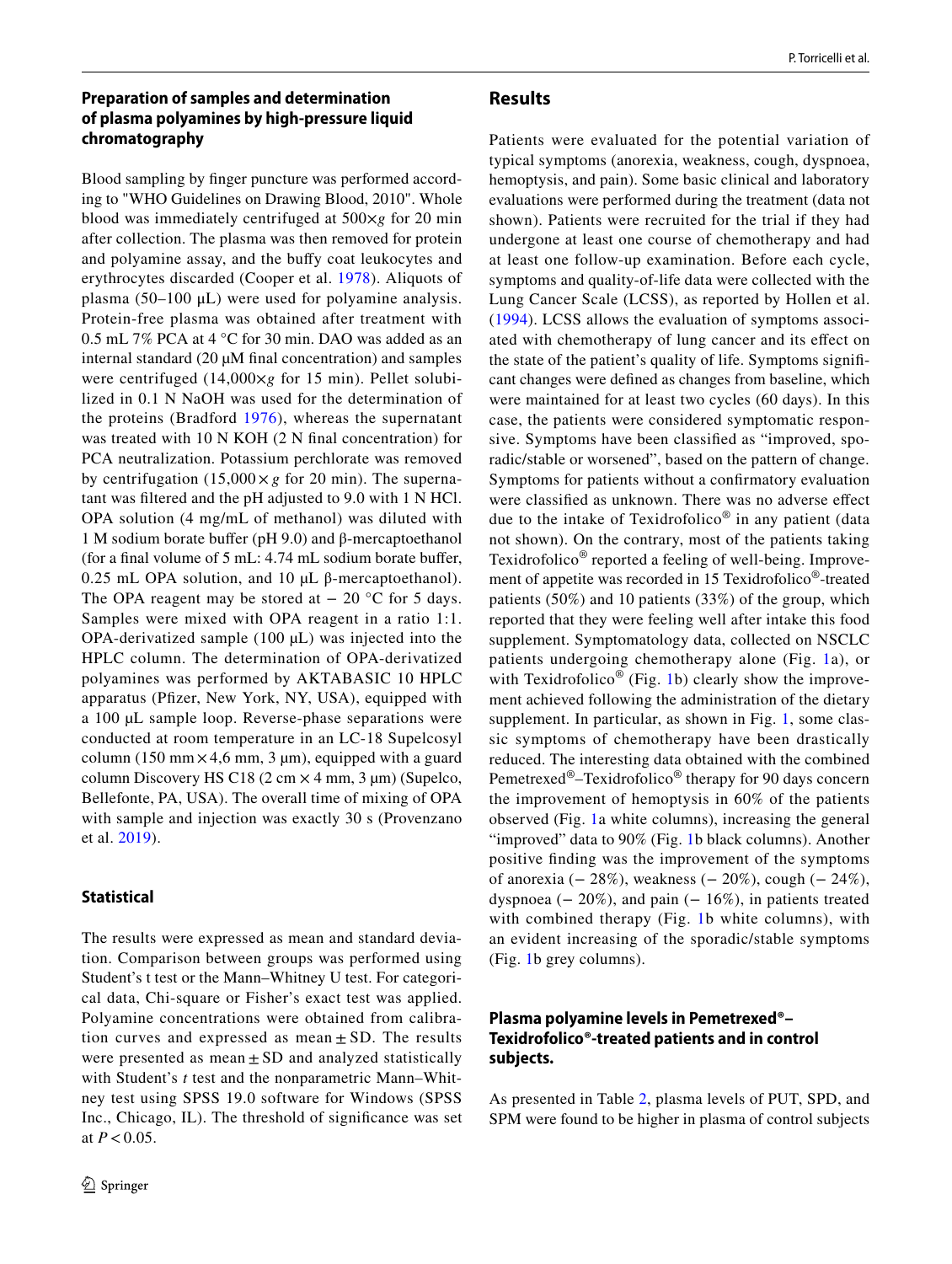

<span id="page-4-0"></span>**Fig. 1 a** Data on the quality of life of patients with NSCLC at diferent stages, treated exclusively with Pemetrexed® therapy for 90 days. Evidence of the elements that make the quality of life worse (white columns), especially hemoptysis (60% of patients), weakness (60% of patients), and dyspnoea (52% of patients). **b** Data on the quality of life of patients with NSCLC at diferent stages treated with the Pemetrexed®–Texidrofolico® combined therapy for 90 days. There are improvements in the quality of life (sporadic/stable-grey columns), in particular markedly reduced hemoptysis (90% of patientsblack columns), weakness, pain, and dyspnoea reduced by 20%. Improvements are evident compared to chemotherapy alone (reduction of white columns)

than in patients treated with Pemetrexed®–Texidrofolico®. PUT levels, particularly in control patients, appear increased by 42% during the 90-day observation period. In contrast, plasma levels of SPD  $(+14%)$  and SPM  $(+10%)$ appeared to be less increased. Texidrofolico®-treated patients showed plasma levels of the three polyamines, markedly reduced. From the data shown in Table [2](#page-4-1), it can be seen that the plasma levels of the three polyamines appear markedly reduced following the combined treatment (Put-56%, SPD-56%, SPM-60%). By correlating these observations with the reduction of adverse events resulting from chemotherapy (Fig. [1\)](#page-4-0), it would be possible to assume that these data could be useful to assess the quality of life of NSCLC patients. This potential biomarker could provide an innovative and efective way, not for the clinical diagnosis of lung cancer, but to stimulate a theoretical basis for the search for new tools to improve the quality of life of cancer patients.

## **Discussion**

To improve the quality of life of the cancer patient, the difficulty of a participatory and communicative listening of doctors and nurses, perceived by patients, could be overcome with the help of psycho-oncology professionals. A correct and efective two-way communication between doctor and patient would lead, on one hand, to a better understanding of the patient's needs, including therapeutic needs, and, on the other hand, would reduce the patient's sense of anxiety and sometimes panic caused by fear of what is unknown. Beside this, another approach is needed to reduce the side efects of chemotherapy, which causes the patient's depression and fatigue and makes the therapy less acceptable. This paradigm is the object of the present study. In light of the serious quality-of-life problems in patients receiving NSCLC chemotherapy with Pemetrexed®, attempts were made to identify the potential predictors of these adverse side effects associated with this chemotherapy and how these factors led to the formulation of a nutritional intervention, seeking to improve its tolerability.

The most frequently reported side effects related to Pemetrexed® when used for NSCLC therapy are suppression of bone marrow function that occurs with anemia, neutropenia, leukopenia, thrombocytopenia, and gastrointestinal toxicities that manifest with anorexia, nausea, vomiting, diarrhea, constipation, pharyngitis, mucositis, and stomatitis (Lin et al. [2017](#page-6-24)). Pemetrexed<sup>®</sup> is a multi-target antifolate, because it inhibits thymidylate synthase (TS), dihydrofolate reductase (DHFR), and glycinamide-ribonucleotide-formyl transferase (GARFT), key folate-dependent enzymes for the novo biosynthesis of the nucleotides thymidine and purine.

<span id="page-4-1"></span>**Table 2** Plasma polyamine levels of NSCLC patients

| pmol/mL                                                                 | Putrescine        |                   | Spermidine      |                  | Spermine        |                   |
|-------------------------------------------------------------------------|-------------------|-------------------|-----------------|------------------|-----------------|-------------------|
|                                                                         | $t=0$             | $t = 90$          | $t=0$           | $t = 90$         | $t=0$           | $t = 90$          |
| Control subjects $n = 30$                                               | $0.095 \pm 0.015$ | $0.135 \pm 0.025$ | $0.180 + 0.028$ | $0.205 + 0.035$  | $0.200 + 0.032$ | $0.220 \pm 0.042$ |
| Pemetrexed <sup>®</sup><br>Texidrofolico <sup>®</sup> patients $n = 30$ | $0.102 + 0.009$   | $0.045 + 0.012*$  | $0.243 + 0.045$ | $0.108 + 0.012*$ | $0.188 + 0.055$ | $0.075 + 0.021*$  |

 $Mean \pm SD$ 

\**p*<0.05, compared with control patients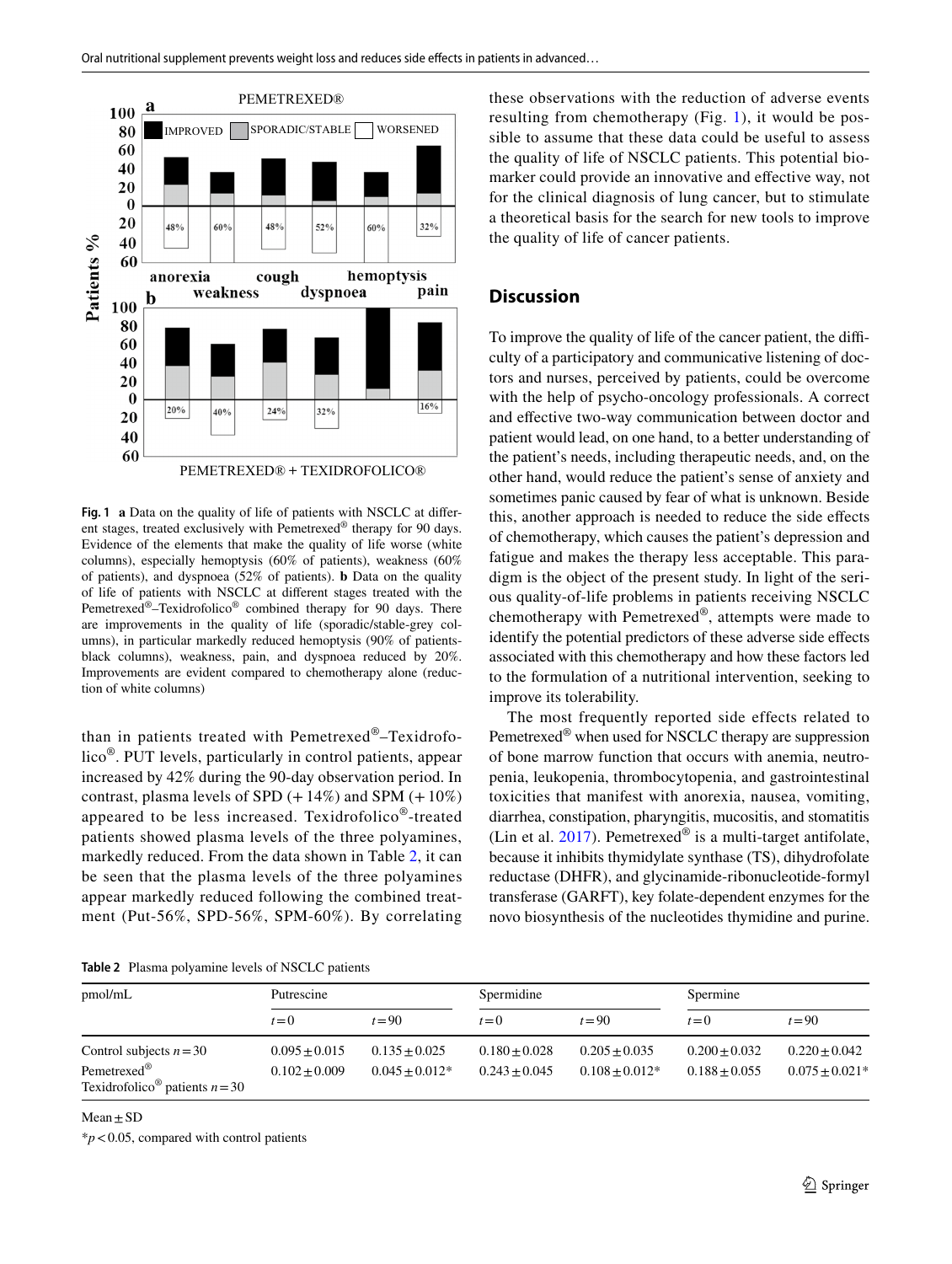Pemetrexed® is removed unmodifed by tubular secretion at the renal level and partly by glomerular fltration. Folates are essential vitamins for cell proliferation, because they are indispensable in the process of DNA building. It has been observed that high production of polyamines increases the demand for folates in the cell, which is necessary for normal cellular metabolism.

The tumor secretes high levels of polyamines, which are released into the extracellular environment and stimulate cell proliferation. Polyamines are small organic cations essential for normal cell growth and eukaryotic development (Pegg [2016\)](#page-6-12). In physiological conditions, the concentration of intracellular polyamines is regulated by a series of biosynthetic and catabolic enzymes. This strict metabolic regulation is altered in tumor growth; in fact, in many tumors, the plasma concentration of polyamines is markedly increased (Damiani and Wallace [2018\)](#page-6-13). It has been observed that treatment with Texidrofolico<sup>®</sup>, in patients undergoing chemotherapy, has signifcantly reduced the level of plasma polyamines. Although it is not yet possible to highlight a precise relationship between these data and the improvement of the general conditions of the treated patients, we could preliminarily assume that the polyamine pathway may be a rational objective to be investigated. Concerning the identifcation of potential predictors of severe toxicity associated with Pemetrexed<sup>®</sup> and the consequent poor quality of life, the results presented appear to highlight that the level of polyamines in plasma may represent a potential indicator of the patient discomfort. Further studies will be necessary to confrm this preliminary observation. As mentioned, the synthesis of polyamines is closely linked to the metabolism of folates (Bistulf et al. [2009\)](#page-6-25). Indeed, folates are needed for the synthesis of S-adenosylmethionine (SAMe), which is involved in the synthesis of polyamines. Folate deficiency reduces the SAMe cell pool, which should, therefore, result in a decrease in polyamine synthesis. Conversely, one study reported that a folate-depleted diet does not decrease polyamine levels, but surprisingly increases them in the blood and liver of rats, likely as a consequence of a compensatory response (Sun et al. [2002](#page-6-26)).

Under normal conditions, the body neutralizes biogenic amines through special enzymes such as monoamine oxidase (MAO) and diamine oxidase (DAO) and, of course, the detoxifying action of the liver. The increase in plasma levels of polyamines, found in tumors, could render the detoxifcation mechanism insufficiently active, causing the typical symptoms of the toxicity of aliphatic amines (Greim et al. [1998](#page-6-27)).

For this reason, the possibility that an increased plasma level of biogenic amines may cause adverse side efects associated with chemotherapy depends on the efectiveness of the detoxifcation systems, which, under normal conditions, are such as not to cause symptoms. Based on this consideration, it could be argued that the decrease in adverse chemotherapy symptoms, reported in this investigation, could result from the reduction of plasma levels of polyamines in patients treated with the dietary supplement under investigation. In support of this hypothesis, it is useful to consider that among the components of Texidrofolico®, the B vitamins and folic acid are present in considerable quantities. Furthermore, several scientific publications reported that the clinical treatment of NSCLC patients with Pemetrexed® supplemented with folic acid and B vitamins significantly reduces the toxicities associated with chemotherapy (Scagliotti and Novello [2003](#page-6-6)).

It is noteworthy that the reduction of plasma polyamines has a potential direct analgesic efect; indeed, their deprivation has been reported to cause analgesic efects in animals subjected to various painful stimuli (Kergzien et al. [1996](#page-6-17)). This analgesic efect is mediated by NMDA–glutamate receptor and its NR2B unit, and an ion channel widely distributed in the nervous system is implicated in pain perception (Loftis and Janowsky [2003\)](#page-6-18). Since exogenous administration of SPM in mice produced NMDA receptor activation and various discomforts, it was assumed that this polyamine was directly involved in nociception (Gewehr et al. [2011](#page-6-28)). The pieces of evidence presented in this report suggest that the administration of a food supplement such as Texidrofolico® may reduce the side efects of lung cancer's chemotherapy, probably as a result of reduced blood levels of biogenic polyamines.

In conclusion, the impact on a patient's quality of life must be a fundamental parameter for establishing the value of a new anticancer drug. Determining clinical efectiveness alone is no longer sufficient. This process is inevitable in the light of the proposal for an European Regulation on Health Technology Assessment (HTA), presented in January 2018 in Brussels.

#### **Compliance with ethical standards**

**Conflict of interest** There is no confict of interest.

**Ethical standards** The reported observational study is not intended as a clinical trial. All procedures performed involved human participants were in accordance with the ethical standards and with the 1964 Helsinki Declaration and its later amendments.

**Informed consent** The authors state that all patients gave their informed consent prior to their inclusion in the study.

#### **References**

<span id="page-5-0"></span>Antonelli F, Ferorelli, De Martino A et al (2019) Effect of a novel dietary supplement on cancer cells metabolism. Int J Tumor Ther 8(1):10–15